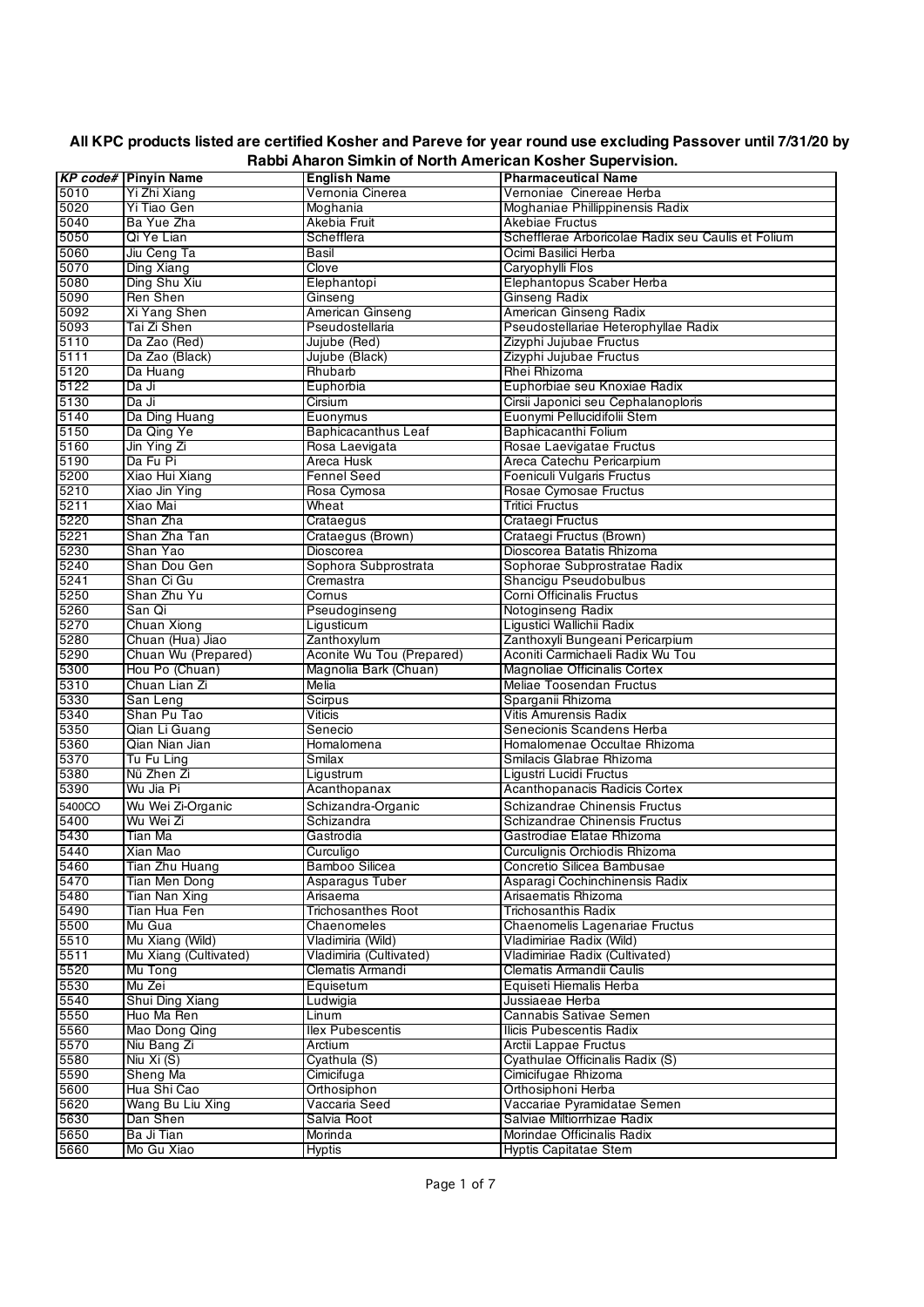| 5670   | Bai Zhu                 | Atractylodes (Alba)    | Atractylodis Macrocephalae Rhizoma   |
|--------|-------------------------|------------------------|--------------------------------------|
|        |                         |                        |                                      |
| 5680   | Bai Shao                | Peony (White)          | Paeoniae Lactiflorae Radix           |
| 5690   | Bai Zhi                 | Angelica               | Angelicae Dahuricae Radix            |
| 5700   | Bai Ji                  | <b>Bletilla</b>        | <b>Bletillae Striatae Rhizoma</b>    |
| 5701   | Bai Fu Zi               | Typhonium              | Typhonii Rhizoma                     |
| 5710   | Bai Qian                | Cynanchum Stauntoni    | Cynanchii Stauntoni Rhizoma et Radix |
| 5720   | Bai Lian                | <b>Ampelopis</b>       | <b>Ampelopsis Radix</b>              |
| 5730   | Bai Wei                 | Cynanchum Atratum      | Cynanchii Atrati Radix               |
| 5740   | Bai Jie Zi              | <b>Mustard Seed</b>    | Sinapis Semen                        |
|        |                         |                        |                                      |
| 5750   | Bai Dou Kou             | Cardamon               | Amomi Cardamomi Fructus              |
| 5760   | Bai Hua She She Cao     | Hedyotis               | Hedyotis Diffusae Herba              |
| 5770   | Bai Guo                 | Ginkgo Nut             | Ginkgo Bilobae Semen                 |
| 5780   | Bai Mao Gen             | Imperata               | Imperatae Cylindricae Rhizoma        |
| 5790   | Bai Xian Pi             | <b>Dictamnus</b>       | Dictamni Dasycarpi Radicis Cortex    |
| 5800   | Bai Tou Weng            | Anemone                | <b>Pulsatillae Chinensis Radix</b>   |
| 5810   | Bai Long Chuan Hua Tou  | Clerodendron           | Clerodendron Paniculatum Radix       |
| 5820   | Ji Guan Hua             | Celosia Flower         | Celosiae Cristatae Flos              |
| 5830   | Yu Zhu                  | Polygonatum Odorati    | Polygonati Odorati Rhizoma           |
| 5840   | Gan Cao                 | Licorice               | Glycyrrhizae Uralensis Radix         |
|        |                         |                        |                                      |
| 5840CO | Gan Cao-Organic         | Licorice-Organic       | Glycyrrhizae Uralensis Radix         |
| 5841   | Gan Sui                 | Euphorbia              | Euphorbiae Kansui Radix              |
| 5850   | Shi Hu                  | Ephemerantha Fimbriata | Dendrobii Herba                      |
| 5860   | Shi Wei                 | Pyrrosia               | Pyrrosiae Folium                     |
| 5870   | Shi Gao                 | Gypsum                 | Gypsum Fibrosum                      |
| 5890   | Shi Liu Pi              | <b>Granatum Rind</b>   | Granati Pericarpium                  |
| 5920   | Ban Xia                 | Pinellia               | Pinelliae Ternatae Rhizoma           |
| 5930   | Ban Zhi Lian            | Scute Barbata          | Scutellaria Barbatae Herba           |
| 5931   | Ban Bian Lian           | Lobelia                | Lobeliae Chinensis cum Radice Herba  |
| 5950   | Xian He Cao             |                        | Agrimoniae Pilosae Herba             |
|        |                         | Agrimony               |                                      |
| 5960   | Dong Gua Zi             | Benincasa              | Benincasae Hispidae Semen            |
| 5970   | Dong Kui Zi             | Abutilon               | Abutili Semen                        |
| 5975   | Dong Chong Xia Cao (CM) | Cordyceps (CM)         | Cordyceps Mycelium                   |
| 5980   | Sheng Di Huang          | Rehmannia (Fresh)      | Rehmanniae Radix                     |
| 5990   | Sheng Jiang             | Ginger (Fresh)         | Zingiberis Recens Rhizoma            |
| 6000   | Xuan Shen               | Scrophularia           | Scrophulariae Ningpoesis Radix       |
| 6010   | Dai Zhe Shi             | Hematite               | Haematitum                           |
| 6020   | Di Yu                   | Sanguisorba            | Sanguisorbae Officinalis Radix       |
| 6040   | Di Fu Zi                | Kochia                 | Kochiae Scopariae Fructus            |
| 6050   | Di Gu Pi                | Lycium Root Bark       | Lycii Chinensis Radicis Cortex       |
| 6080   | Bai He                  |                        | Lilii Bulbus                         |
|        |                         | Lilv                   |                                      |
| 6090   | Bai Bu                  | Stemona                | Stemonae Radix                       |
| 6100   | He Huan Pi              | Albizzia Bark          | Albizziae Julibrissin Cortex         |
| 6101   | He Huan Hua             | Albizzia Flower        | Albizziae Julibrissin                |
| 6110   | Zhu Ru                  | <b>Bamboo Shavings</b> | Bambussae Caulis in Taeniis          |
| 6120   | Ai Ye                   | Artemisia Argyi        | Artemisiae Argyi Folium              |
| 6130   | Rou Gui                 | Cinnamon Bark          | Cinnamomi Cassiae Cortex             |
| 6140   | Rou Dou Gen             | Dolichos Root          | Dolichoris Radix                     |
| 6150   | Rou Dou Kou             | <b>Myristica</b>       | Myristicae Fragranticis Semen        |
| 6160   | Rou Cong Rong           | Cistanche              | <b>Cistanches Caulis</b>             |
| 6180   | Chi Shao                | Peony (Red)            | Paeoniae Rubra Radix                 |
|        |                         |                        | Poriae Cocos Rubrae                  |
| 6190   | Chi Fu Ling             | Poria (Red)            |                                      |
| 6200   | Chi Xiao Dou            | Phaseolus              | Phaseoli Calcarati Semen             |
| 6210   | Chi Shi Zhi             | Halloysite             | Halloysitum Rubrum                   |
| 6220   | Bei Mu (Zhe)            | Fritillaria (Zhe)      | Fritillariae Thunbergii Bulbus       |
| 6221   | Bei Mu (Chuan)          | Fritillaria (Chuan)    | Fritillariae Cirrhosae Bulbus        |
| 6230   | He Shou Wu              | Polygonum              | Polygoni Multiflori Radix            |
| 6240   | Che Qian Zi             | Plantago Seed          | <b>Plantaginis Semen</b>             |
| 6250   | Che Qian Cao            | Plantago Leaf          | Plantaginis Herba                    |
| 6260   | Zou Ma Tai              | Ardisia                | Ardisiae Rhizoma                     |
| 6270   | Fo Shou                 | Citrus Sarcodactylus   | Citri Sarcodactyli Fructus           |
| 6280   |                         | Stephania              | Stephania Tetandrae Radix            |
|        | Fang Ji                 |                        |                                      |
| 6290   | Fang Feng               | Siler                  | Ledebouriellae Sesloidis Radix       |
| 6300   | Chen Xiang              | Aquilaria              | Aquilariae Sinensis Lignum           |
| 6310   | Sha Shen (Bei)          | Glehnia                | Glehniae Littoralis Radix            |
| 6311   | Nan Sha Shen            | Adenophora             | Adenophorae Radix                    |
| 6320   | Sha Yuan Zi             | Astragalus Seed        | Astragali Complanati Semen           |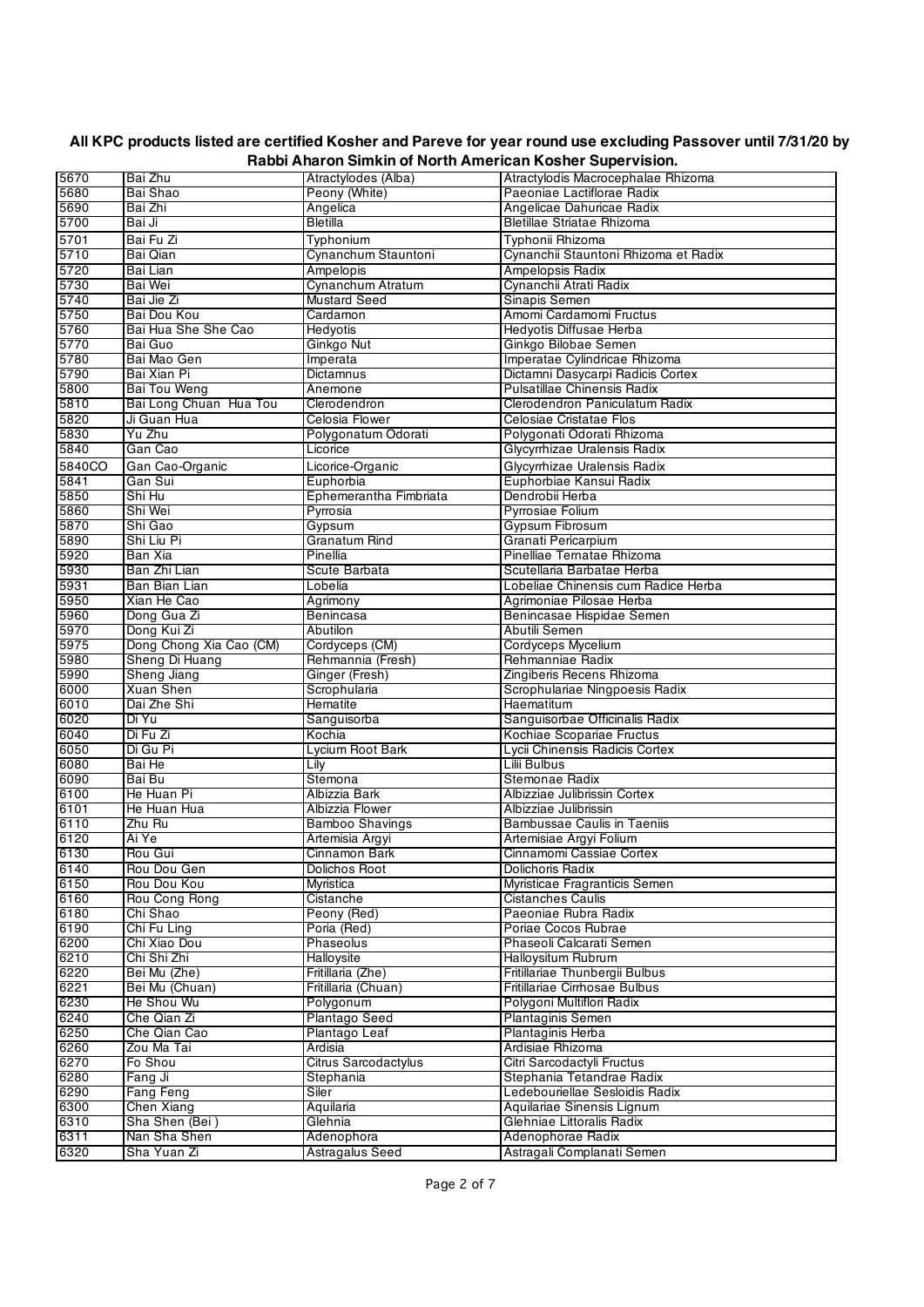| 6330   | Gu Ya             | Oryza (Sprouted)               | Oryzae Sativae Germinatus Fructus              |
|--------|-------------------|--------------------------------|------------------------------------------------|
| 6340   | Gu Jing Cao       | Eriocaulis (Chuan)             | Eriocaulonis Buergeriani Scapus                |
| 6350   | Gao Liang Jiang   | Galanga                        | Alphiniae Officinari Rhizoma                   |
| 6360   | Mo Yao            | <b>Myrrh</b>                   | <b>Myrrha</b>                                  |
|        |                   |                                |                                                |
| 6370   | Xi Xian Cao       | Siegesbeckia                   | Siegesbeckiae Orientalis Herba                 |
| 6380   | Xin Yi Hua        | Magnolia Flower                | Magnoliae Liliflorae Flos                      |
| 6390   | Ren Dong Teng     | Lonicera Vine                  | Lonicerae Japonicae Stem                       |
| 6400   | Han Lian Cao      | Eclipta                        | Ecliptae Prostratae Herba                      |
| 6410   | Wu Zhu Yu         | Evodia                         | Evodiae Rutaecarpae Fructus                    |
| 6420   | Xing Ren          | <b>Apricot Seed</b>            | Pruni Armeniacae Semen                         |
|        |                   |                                |                                                |
| 6430   | Zao Jiao          | Gleditsia Fruit                | Gleditsiae Sinensis Fructus                    |
| 6440   | Zao Jiao Ci       | Gleditsia Spine                | Gleditsiae Sinensis Spina                      |
| 6450   | Yan Hu Suo        | Corydalis                      | Corydalis Yanhusuo Rhizoma                     |
| 6460   | Du Zhong          | Eucommia                       | Eucommiae Ulmoidis Cortex                      |
| 6480   | Mu Dan Pi (Su)    | Moutan                         | Moutan Radicis Cortex                          |
|        |                   |                                | Natri Sulfas                                   |
| 6490   | Mang Xiao         | Mirabilitum                    |                                                |
| 6493   | Shen Jin Cao      | Lycopodium                     | Lycopodti herba                                |
| 6500   | Qing Pi           | <b>Citrus Viride</b>           | Citri Viridi Pericarpium                       |
| 6510   | Qing Hao          | Artemisia Qing Hao             | Artemisiae Apiaceae Herba                      |
| 6511   | Qing Dai          | Natural IndigoIndigo Naturalis | 青黛(生粉)                                         |
| 6520   | Qing Xiang Zi     | Celosia Argentea See           | Celosiae Argenteae Semen                       |
|        |                   |                                |                                                |
| 6530   | Hu Zhang          | Polygonum Cuspidatum           | Polygoni Cuspidati Herba                       |
| 6540   | Hu Yao Huang      | Leucas                         | Leucas Mollissimae Herba                       |
| 6550   | Wu Jia Shen       | Siberian Ginseng               | Eleutherococci Senticosi Radix                 |
| 6550CO | Ci Wu Jia-Organic | Eleuthero-Organic              | Eleutherococci Senticosi Radix                 |
| 6560   | Jin Bu Huan       | Lycopodium Serrati             | Lycopodii Serrati Herba                        |
|        |                   |                                |                                                |
| 6570   | Ye Ju Hua         | Chrysanthemum (Wild)           | Chrvsanthemi Indici Flos                       |
| 6580   | Jin Yin Hua       | Lonicera Flower                | Lonicerae Japonicae Flos                       |
| 6590   | Jin Qian Cao      | Desmodium                      | Desmodium Styracifolium                        |
| 6610   | Ye Jiao Teng      | Polygonum Multifloru           | Polygoni Multiflori Caulis                     |
| 6630   | Song Jie          | Pinus Tabulaeformis            | Pini Nodi Lignum                               |
| 6650   |                   |                                | Linderniae Herba                               |
|        | Ding Jing Cao     | Lindernia                      |                                                |
| 6660   | Zhi Mu            | Anemarrhena                    | Anemarrhenae Asphondeloidis Radix              |
| 6680   | Er Cha            | Catechu                        | Catechu Seu Gambier Ramus Et Herba             |
| 6690   | Pei Lan           | Eupatorium                     | Eupatorii Fortunei                             |
| 6700   | Ju Hua            | Chrysanthemum                  | Chrysanthemi Morifolii Flos                    |
| 6710   | Fu Rong           | <b>Hibiscus Root</b>           | Hibisci Radix                                  |
|        |                   |                                |                                                |
| 6720   | Qian Shi          | Euryale                        | Euryales Ferox Semen                           |
| 6730   | Fu Zi             | Aconite (Prepared)             | Aconiti Carmichaeli Praeparata Radix           |
| 6731   | Bai Fu Pian       | Aconite (Coreanum)             | Typhonii Rhizoma                               |
| 6740   | Shi Jun Zi        | Quisqualis                     | Quisqualis Indicae Fructus                     |
| 6750   | Gou Ji            | Cibotium                       | Cibotii Barometz Rhizoma                       |
| 6760   | Pi Pa Ye          | Eriobotrya                     | Eriobotryae Japonicae Folium                   |
|        |                   |                                |                                                |
| 6770   | Ban Lan Gen       | <b>Isatis Root</b>             | <b>Isatidis Radix</b>                          |
| 6780   | Ru Xiang          | Mastic/Olibanum (Frankincense) | Olibanum Gummi                                 |
| 6790   | Qiang Huo         | Notopterygium                  | Notopterygii Rhizoma                           |
| 6800   | Hong Hua          | Carthamus                      | Carthami Tinctorii Flos                        |
| 6801   | Hong Teng         | Sargentodoxa Vine              | Sargentodoxae Cuneatae Caulis                  |
| 6802   | Hong Jing Tian    | Rhodiola                       | Rhodiola, Radix et rhizoma, Rhodiola crenulata |
|        |                   |                                |                                                |
| 6810   | Hong Gu She       | Kadsura                        | Kadsura Japonicae Radix                        |
| 6820   | Gou Qi Zi         | Lycium Fruit                   | Lycii Chinensis Fructus                        |
| 6820CO | Gou Qi Zi-Organic | Lycium Fruit-Organic           | Lvcii Chinensis Fructus                        |
| 6830   | Gou Qi Gen        | Lycium Root                    | Lycii Chinensis Radix                          |
| 6840   | Zhi Ke            | Aurantium Fruit                | Aurantii Fructus                               |
|        |                   |                                |                                                |
| 6850   | Zhi Shi           | Aurantium Immaturus            | Aurantii Immaturus Fructus                     |
| 6860   | Zhi Ju Zi         | Hovenia                        | Hoveniae Fructus                               |
| 6870   | Xiang Fu          | Cyperus                        | Cyperi Rotundi Rhizoma                         |
| 6880   | Xiang Ru          | Elsholtzia                     | Elsholtziae Splendentis Herba                  |
| 6900   | Mu Hu Die         | Oroxylum                       | Oroxyli Indici Semen                           |
| 6910   | Bian Dou (Bai)    | Dolichos Nut                   | Dolichoris Lablab Semen                        |
|        |                   |                                |                                                |
| 6920   | Ce Bai Ye         | Biota                          | <b>Biotae Qrientalis Folium Et Ramulus</b>     |
| 6930   | Bian Xu           | Polygonum Aviculare            |                                                |
| 6950   | Ku Shen           | Sophora Flavescens             | Sophorae Flavescentis Radix                    |
| 6952   | Ku Lian Pi        | Melia Bark                     | Meliae Cortex                                  |
|        |                   |                                |                                                |
| 6960   | Shi Di            | Kaki Calyx                     | Kaki Calyx                                     |
| 6970   | Bai Zi Ren        | <b>Biota Seed</b>              | <b>Biotae Orientalis Semen</b>                 |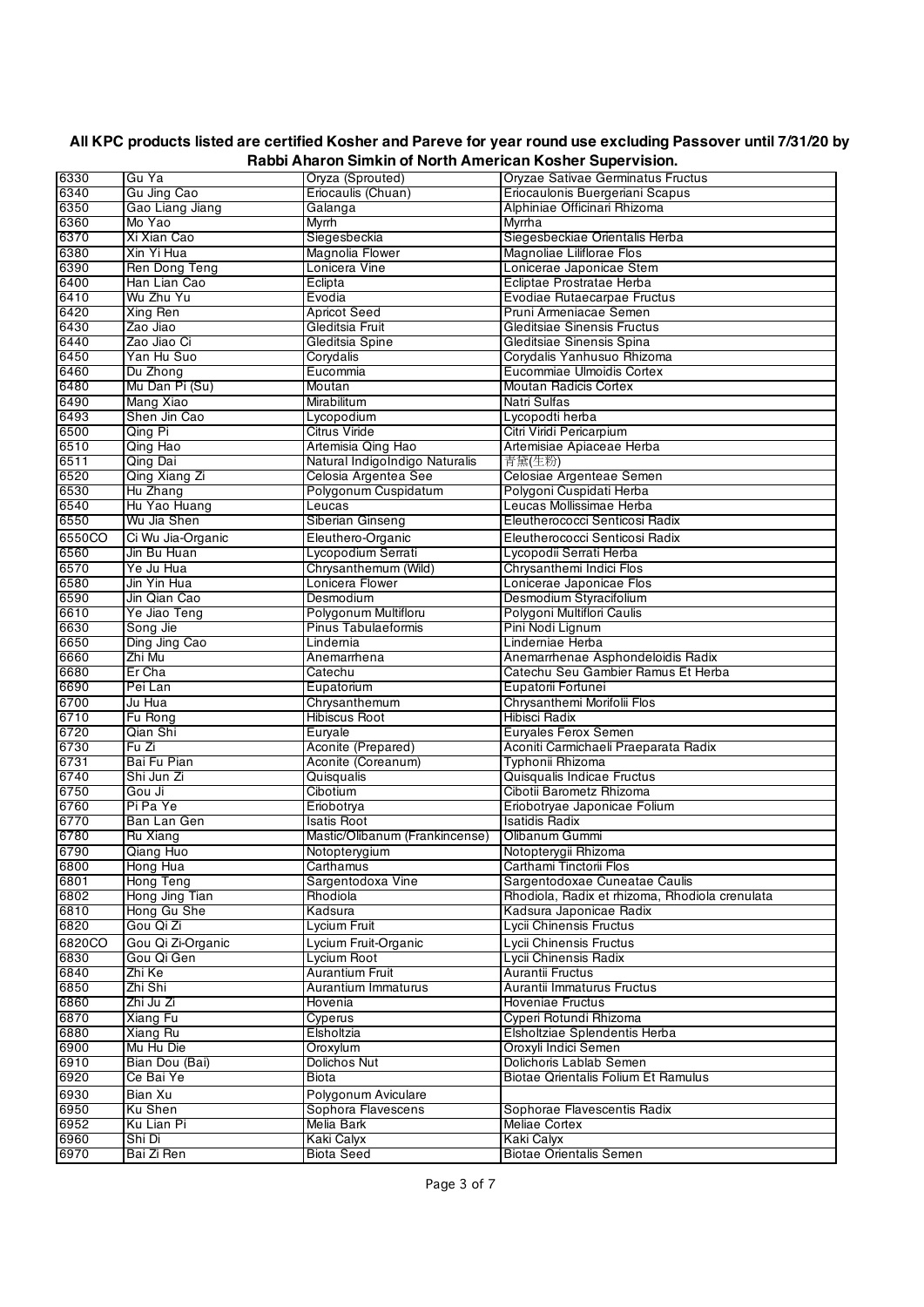|      |                     |                            | <b>Call Rooner Capel visions</b>           |
|------|---------------------|----------------------------|--------------------------------------------|
| 6980 | Pao Zai Cao         | Physalis Angulata          | Physalis Angulatae Herba                   |
| 6990 | Kun Bu              | Kelp                       | Laminariae Thallus                         |
| 7000 | Yu Li Ren           | <b>Prunus Seed</b>         | Pruni Semen                                |
| 7010 | Qian Hu             | Peucedanum                 | Peucedani Radix                            |
| 7020 | Pang Da Hai         | Sterculia                  | Sterculiae Scaphigerae Semen               |
|      |                     |                            |                                            |
| 7030 | Xiang Si Cao        | Eupatorium Formosanu       | Eupatorii Formosani Herba                  |
| 7040 | Hu Huang Lian       | Picrorrhiza                | Picrorrhizae Rhizoma                       |
| 7050 | Xian Feng Cao       | Bidens                     | <b>Bidentis Herba</b>                      |
| 7080 | Liu Zhi Huang       | Solidago                   | Solidaginis Herba                          |
| 7100 |                     |                            |                                            |
|      | Hu Ma Ren           | <b>Sesame Seeds</b>        | Sesami Semen                               |
| 7110 | Hu Tao Ren          | Walnut                     | Juglandis Regia Semen                      |
| 7120 | Cha Chi Huang       | Stellaria                  | Stellariae Aquaticae Herba                 |
| 7130 | Chong Wei Zi        | Leonurus Fruit             | Leonuri Sibiricus Fructus                  |
| 7140 | Qian Cao Gen        | Madder                     | Rubiae Radix                               |
|      |                     |                            |                                            |
| 7150 | Wei Ling Xian       | Clematis                   | Clematidis Radix                           |
| 7160 | Sha Ren             | Amomum                     | Amomi Semen                                |
| 7170 | Hou Po              | Magnolia Bark              | <b>Magnoliae Officinalis</b>               |
| 7180 | Hai Dai             | Laminaria                  | Laminariae Thallus                         |
|      |                     |                            |                                            |
| 7190 | Hai Zao             | Sargassum                  | Sagassum                                   |
| 7202 | Hain Feng Teng      | Futokadsura                | Piper Futokadsura                          |
| 7203 | Hai Tong Pi         | Erythrina                  | <b>Erythrinae Cortex</b>                   |
| 7210 | Hai Jin Sha         | lygodium spore             | Lygodii Spora, Species: Lygodium japonicum |
| 7230 | Ma Bo               | Lashiosphaera (Puffball)   | Lashiosphaera                              |
|      |                     |                            | Aristolochiae Fructus                      |
| 7240 | Ma Dou Ling         | Aristolochia               |                                            |
| 7250 | Ma Ti Jin           | Dichondra                  | Dichondrae Herba                           |
| 7270 | Ma Chi Xian         | Portulaca                  | Portulacae Herba                           |
| 7290 | Gui Zhi             | <b>Cinnamon Twigs</b>      | Cinnamomi Ramulus                          |
| 7300 | Gui Xin             | Cinnamon Inner Bark        | Cinnamomi Cassiae Cortex                   |
|      |                     |                            |                                            |
| 7310 | Jie Geng            | Platycodon                 | Platycodi Radix                            |
| 7320 | Li Zhi He           | Litchi Seed                | Litchi Semen                               |
| 7340 | Fu Ling             | Poria                      | Poriae Cocos Sclerotium                    |
| 7350 | Fu Shen             | Poria (Fushen)             | Poria Spirit                               |
| 7360 |                     | Poria Cortex               | Poriae Cocos Cortex                        |
|      | Fu Ling Pi          |                            |                                            |
| 7380 | Wu Tian             | Wutien                     | Vitex Quinata                              |
| 7390 | Wu Mei              | Mume                       | Mume Fructus                               |
| 7410 | Wu Yao              | Lindera                    | Linderae Radix                             |
| 7420 | Shen Qu             | Massa Medicata Fermentata  | Massa Medicata Fermentata                  |
|      |                     |                            |                                            |
| 7430 | Sang Zhi            | <b>Mulberry Twig</b>       | Mori Ramulus                               |
| 7440 | Sang Ye             | Mulberry Leaf              | Mori Folium                                |
| 7450 | Sang Bai Pi         | <b>Mulberry Bark</b>       | Mori Radicis Cortex                        |
| 7461 | Sang Shen Zi        | Mulberry                   | Mori Fructus                               |
| 7470 | Chai Hu             | <b>Bupleurum</b>           | <b>Bupleuri Radix</b>                      |
|      |                     |                            |                                            |
| 7480 | Cao Guo             | <b>Tsaoko Fruit</b>        | <b>Tsaoko Fructus</b>                      |
| 7490 | Cao Wu (Prepared)   | Aconite Tsao Wu (Prepared) | Aconiti Kusnezoffii Radix                  |
| 7500 | Cao Dou Kou         | Katsumadai                 | Alpiniae Katsumadai Semen                  |
| 7510 | Jue Ming Zi         | Cassia Seed                | Cassiae Torae Semen                        |
|      |                     |                            |                                            |
| 7520 | Jing Jie            | Schizonepeta               | Schizonepetae Herba                        |
| 7530 | Yin Chen Hao (Bei)  | Capillaris                 | Artemisiae Capillaris Herba                |
| 7531 | Yin Chen Hao (Mian) | Capillaris                 | Artemisiae Capillaris Herba                |
| 7560 | Chuan Xin Lian      | Andrographis               | Andrographitis Paniculatae Herba           |
| 7570 | Qin Pi              | Fraxinus                   | Fraxini Cortex                             |
| 7580 | Qin Jiao            | Gentiana Macrophylla Root  | Gentianae Macrophyllae Radix               |
|      |                     |                            |                                            |
| 7590 | Yi Zhi Ren          | Alpinia Fruit              | Alpinia Oxyphyllae Fructus                 |
| 7600 | Yi Mu Cao           | Leonurus                   | Leonuri Herba                              |
| 7610 | Gua Lou Ren         | <b>Trichosanthes Seed</b>  | <b>Trichosanthis Semen</b>                 |
| 7620 | Gua Lou Pi          | <b>Trichosanthes Rind</b>  | Trichosanthis Pericarpium                  |
|      |                     |                            |                                            |
| 7630 | Gua Lou Shi         | <b>Trichosanthes Fruit</b> | <b>Trichosanthis Fructus</b>               |
| 7640 | She Gan             | Belamcanda                 | Belamcandae Rhizoma                        |
| 7650 | Dao Di Wu Gong      | Lysimachia                 | Heliminthostachytis Rhizoma                |
| 7660 | Xia Ku Cao          | Prunella                   | Prunellae Spica                            |
| 7670 | Tao Ren             | Persica                    | Persicae Semen                             |
|      |                     |                            |                                            |
| 7680 | Jiang Xiang         | Dalbergia                  | Dalbergiae Odoriferae Lignum               |
| 7690 | Fu Hai Shi          | Pumice                     | Pumex                                      |
| 7700 | Fu Xiao Mai         | Wheat (Levis)              | Tritici Aestivi Levis Semen                |
| 7701 | Fu Ping             | Spirodela                  | Spirodela Polyrrhiza                       |
| 7710 | Zhu Zi Cao          | Thymifolia                 | Enphorbiae Thymifoliae Herba               |
|      |                     |                            |                                            |
| 7720 | E Zhu               | Zedoaria                   | Zedoariae Rhizoma                          |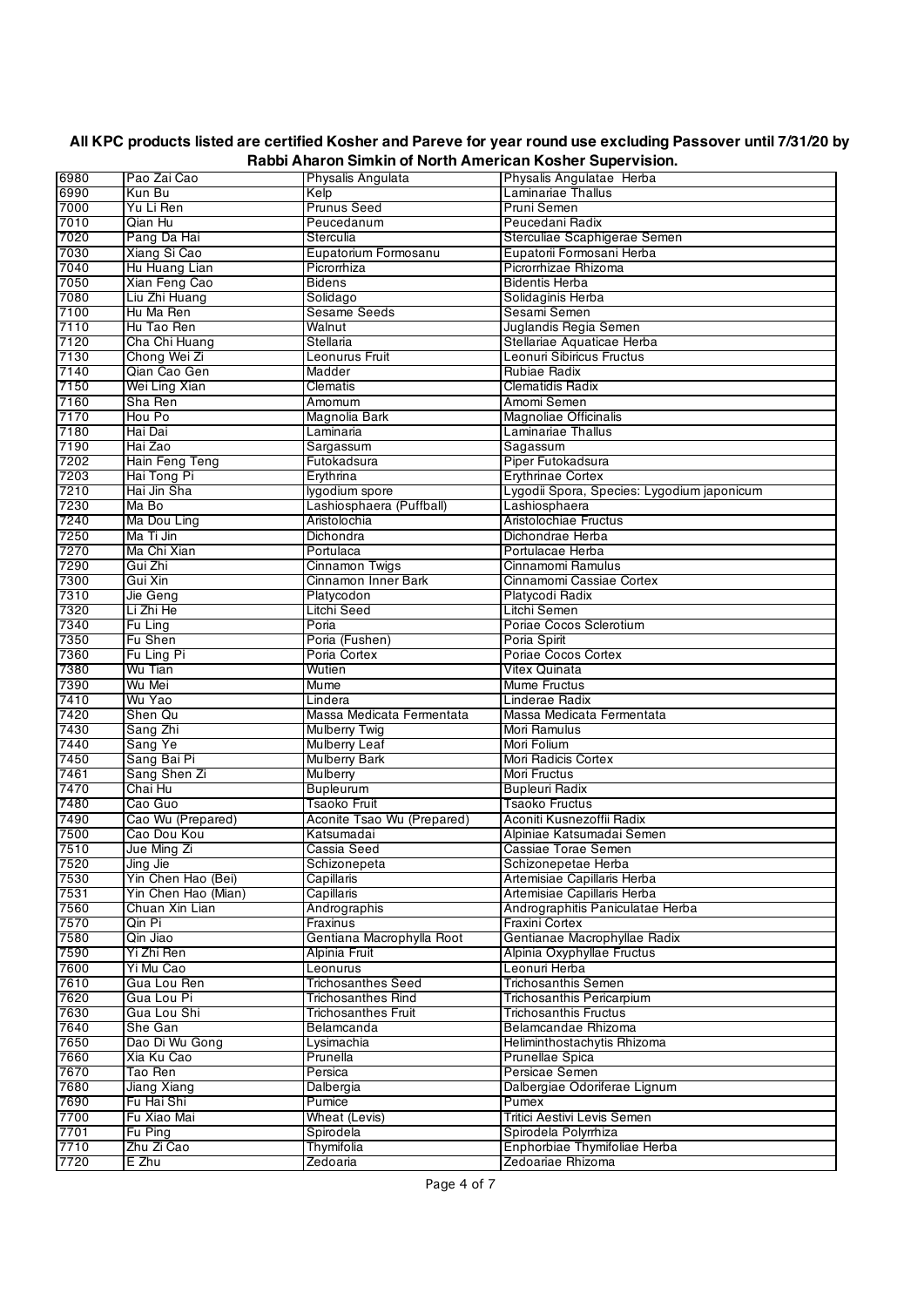| 7735   | Lu Han Cao             | Pyrolae                   | Pyrolae Herba                  |
|--------|------------------------|---------------------------|--------------------------------|
| 7740   | She Chuang Zi          | Cnidium Fruit             | Cnidii Monnieri Fructus        |
| 7750   | Gan Jiang              | Ginger (Dried)            | Zingiberis Siccatum Rhizoma    |
| 7751   | Pao Jiang              | Ginger (Brown)            | Zingiberis Officinalis         |
| 7760   | Bai Jiang Cao          | Thlaspi                   | Thlapsi Herba                  |
| 7770   | Dan Zhu Ye             | Lophatherum               | Lophatheri Herba               |
| 7780   | Dan Dou Chi            | Soja                      | Sojae Semen Praeparatum        |
| 7790   | Yin Yang Huo           | Epimedium                 | Epimedii Herba                 |
| 7800   | Mai Ya                 | <b>Barley Sprouts</b>     | Hordei Germinatus Fructus      |
| 7810   | Mai Men Dong           | Ophiopogon                | Ophiopogonis Tuber             |
| 7820   | Xi Xin                 | Asarum                    | Asari Herba Cum Radice         |
| 7830   | Ma Huang               | Ephedra                   | Ephedrae Herba                 |
| 7840   | Ma Huang Gen           | Ephedra Root              | Ephedrae Radix                 |
| 7850   | Chen Pi                | <b>Citrus Peel</b>        | Citri Reticulatae Pericarpium  |
| 7860   | Lian Qiao              | Forsythia                 | <b>Forsythiae Fructus</b>      |
| 7870   | <b>Tong Cao</b>        | Tetrapanax                | Tetrapanacis Medulla           |
| 7873   | Shang Lu               | Phytolacca                | Phytolaccae Radix              |
| 7883   | Hu Po                  | Amber                     | Succinum                       |
| 7890   | Chang Shan             | Dichroa Root              | Dichroae Radix                 |
| 7900   | Qian Niu Zi            | Pharbitis                 | <b>Pharbitidis Semen</b>       |
| 7910   | Zhi Zi (Shan)          | Gardenia                  | Gardeniae Fructus              |
| 7920   | Yu Xing Cao            | Houttuynia                | Houttuyniae Herba              |
| 7950   | Xuan Fu Hua            | Inula Flowers             | Inulae Flos                    |
| 7960   | Sang Ji Sheng          | Loranthus                 | Loranthi Ramulus               |
| 7970   | Niu Xi (Huai)          | Achyranthes               | Achyranthis Bidentatae Radix   |
| 7980   | Huang Qin              | Scute                     | Scutellariae Radix             |
| 7991   | Huang Bai (Chuan)      | <b>Phellodendron Bark</b> | Phellodendri Cortex            |
| 8000   | Huang Qi (Jin)         | Hedysarum                 | Hedysarum Polybotrys           |
| 8001   | Huang Qi (Bei)         | Astragalus                | Astragali Radix                |
| 8001CO | Huang Qi (Bei)-Organic | Astragalus-Organic        | Astragali Radix                |
| 8010   | Huang Lian             | Coptis                    | Coptidis Rhizoma               |
| 8020   | Huang Jing             | Polygonatum Root          | Polygonati Rhizoma             |
| 8030   | <b>Huang Teng</b>      | Fibraurea                 | Fibraurea                      |
| 8040   | Huang Shui Qie         | Solanum                   | Solani Xanthocarpi Herba       |
| 8050   | Huang Jin Gui          | Vanieria                  | Vanieriae Caulis               |
| 8060   | Zi Wan                 | Aster                     | Asteris Radix et Rhizoma       |
| 8070   | Zi Su Ye               | Perilla                   | Perillae Folium                |
| 8080   | Zi Hua Di Ding         | Viola                     | Violae Herba                   |
| 8100   | Zi Cao Gen             | Lithospermum Root         | Lithospermi Radix              |
| 8110   | Yu Mi Xu               | Corn Silk                 | Maydis Stigmata                |
| 8120   | Fan Xie Ye             | Senna Leaf                | Sennae Folium                  |
| 8130   | Wu Ming Yi             | Limonitum                 | Limonitum                      |
| 8140   | Si Gua Luo             | Luffa Fiber               | Luffae Fasciculus Vascularis   |
| 8143   | Luo Shi Teng           | <b>Star Jasmine Vine</b>  | Trachelospermi Caulis          |
| 8150   | Yi Wu Gen              | Elaeagnus                 | Elaeagni Radix                 |
| 8153   | Jiao Gu Lan            | Gynostemma                | Gynostemma                     |
| 8160   | Tou Gu Cao             | Centella Herba            | <b>Impatientis Caulis</b>      |
| 8170   | Zi Ran Tong            | Pyrite                    | Pyritum                        |
| 8180   | Yang Qi Shi            | Actiolite                 | Actinolitum                    |
| 8183   | Han Shui Shi           | Calcitum                  | Calcitum                       |
| 8190   | Lai Fu Zi              | Raphanus                  | Raphni Semen                   |
| 8200   | Guan Zhong             | Aspidum                   | Aspidii Rhizoma                |
| 8210   | Kuan Dong Hua          | Tussilago                 | <b>Tussilaginis Flos</b>       |
| 8220   | He Zi                  | Chebule                   | <b>Chebulae Fructus</b>        |
| 8230   | Chuan Chang Pu         | Acorus (Chuan)            | Acori Rhizoma                  |
| 8231   | Shi Chang Pu           | Acorus                    | Acori Graminei Rhizoma         |
| 8240   | Ge Hua                 | Pueraria Flower           | <b>Puerariae Flos</b>          |
| 8250   | Ge Gen                 | Pueraria Root             | <b>Puerariae Radix</b>         |
| 8251   | Ge Gen (Chai/Ye)       | Pueraria Lobata Root      | Puerariae Lobatae Radix        |
| 8260   | Bu Gu Zhi              | Psoralea                  | Psoraleae Corylifoliae Fructus |
| 8270   | Ting Li Zi             | Lepidium                  | Lepidii Semen                  |
| 8280   | Jiu Cai Zi             | Allium Seed               | Allii Tuberosi Semen           |
| 8290   | Cong Bai               | Allium                    | Allii Fistulosi Bulbus         |
| 8300   | Bei Xie                | Tokoro                    | Dioscoreae Sativa Rhizoma      |
| 8310   | Tu Si Zi               | Cuscuta                   | Cuscutae Semen                 |
| 8320   | Wan Nian Song          | Selaginella               | Selaginellae Herba             |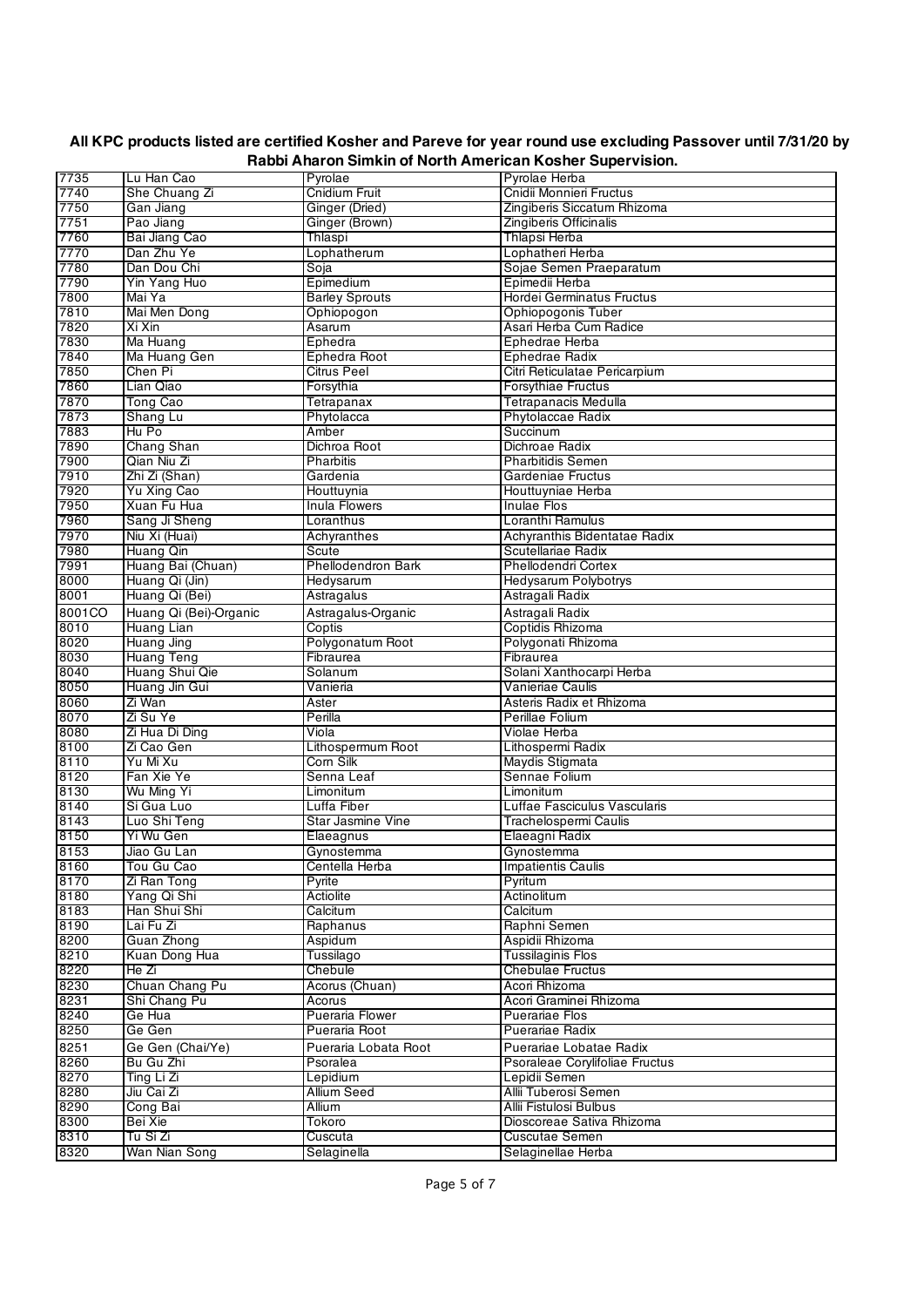| 8330         | Wan Dian Jin                  | llex                                                       | Ilicis Asprellae Radix                              |
|--------------|-------------------------------|------------------------------------------------------------|-----------------------------------------------------|
| 8340         | Chun Gen Pi                   | Ailanthus Bark                                             | Ailanthi Cortex                                     |
| 8350         | Chun Gen                      | <b>Ailanthus Root</b>                                      | Ailanthi Radix                                      |
| 8360         | Dang Gui (Shen)               | Tangkuei                                                   | Angelicae Sinensis Radix                            |
| 8360CO       | Dang Gui (Shen)-Organic       | Tangkuei-Organic                                           | Angelicae Sinensis Radix                            |
| 8370         | Dang Gui Wei                  | Tangkuei Tails                                             | Angelicae Sinensis Extremitas Radicis               |
| 8390         | Gu Sui Bu                     | Drynaria                                                   | Drvnariae Rhizoma                                   |
| 8400         | Lu Lu Tong                    | Liquidambar                                                | Liquidambaris Fructus                               |
| 8410         | Zhu Shi Zi                    | Broussonetia                                               | <b>Broussonetiae Fructus</b>                        |
| 8420         | Geng Mi                       | Rice                                                       | Oryzae Semen                                        |
| 8430         | Hua Shi                       | Talc                                                       | Talcum & Kaolinum                                   |
| 8440         | Pu Huang                      | Bulrush                                                    | Typhae Pollen                                       |
| 8443         | Lei Wan                       | Omphalia                                                   | Omphalia                                            |
| 8460         | Pu Gong Ying                  | Dandelion                                                  | Taraxaci Herba                                      |
| 8470         | Cang Zhu                      | Atractylodes                                               | Atractylodis Lanceae Rhizoma                        |
| 8480         | Cang Er Zi                    | Xanthium                                                   | Xanthii Fructus                                     |
| 8490         | Yin Guo Ye                    | Ginkgo Leaf                                                | Ginkgo Bilobae Folium                               |
| 8491         | Yin Chai Hu                   | Stellaria Root                                             | Stellariae Dichotomae Radix                         |
| 8493         | Ci Shi                        | Loadstone                                                  | Magnetitum                                          |
| 8500         | Feng Wei Cao                  | Pteris                                                     | Pteris Herba                                        |
| 8510         | Yuan Zhi                      | Polygala                                                   | Polygalae Radix                                     |
| 8520         | Lou Lu                        | Rhaponticum                                                | <b>Rhapontici Radix</b>                             |
| 8530         | Shu Wei Huang                 | Justicia                                                   | Rostellulariae Herba                                |
| 8540         | Suan Zao Ren                  | Zizyphus                                                   | Zizyphi Spinosi Semen                               |
| 8550         | Huai Hua                      | Sophora                                                    | Sophorae Flos                                       |
| 8560         | Bai Ji Li                     | Tribulus                                                   | Tribuli Fructus                                     |
| 8570         | Mi Meng Hua                   | <b>Buddleia</b>                                            | <b>Buddleiae Flos</b>                               |
| 8580         | He Ye                         | Lotus Leaf                                                 | Nelumbinis Folium                                   |
| 8590         | Lian Zi                       | Lotus Seed                                                 | Nelumbonis Semen                                    |
| 8600         | Lian Fang                     | Lotus Receptacle                                           | Nelumbinis Receptaculum                             |
| 8610         | Lian Xu                       | Lotus Stamen                                               | Nelumbinis Stamen                                   |
| 8620         | Lian Zi Xin                   | Lotus Embryo                                               | Nelumbinis Embryo                                   |
| 8630         | Man Jing Zi                   | Vitex                                                      | <b>Viticis Fructus</b>                              |
| 8640         | Liu Ji Nu                     | Artemisiae Anomalae                                        | Artemisiae Anomalae Herba                           |
| 8660         | Rui Ren Rou                   | Prinsepia                                                  | Prinsepiae Semen                                    |
| 8670         | Shu Di Huang                  | Rehmannia (Cooked)                                         | Rehmanniae Radix (Cooked)                           |
| 8680         | Ze Xie                        | Alisma                                                     | Alismatis Rhizoma                                   |
| 8690         | Ze Lan                        | Lycopus                                                    | Lycopi Herba                                        |
| 8700         | Zhu Ling                      | Polyporus                                                  | Polyporus                                           |
| 8720         | Ju Hong<br>Ju He              | <b>Red Tangerine Peel</b>                                  | Citri Exocarpium Rubrum                             |
| 8730         |                               | <b>Citrus Seeds</b>                                        | Citri Reticulatae Semen<br>Lippiae Herba            |
| 8740         | Ya She Huang                  | Lippia                                                     |                                                     |
| 8750<br>8760 | Du Huo<br>Deng Xin Cao        | Tuhuo Angelica<br>Juncus                                   | Angelicae Pubescentis Radix<br>Junci Caulis Medulla |
| 8770         | Qiao Mai                      |                                                            | Fagopyrii Fructus                                   |
| 8800         |                               | Fagopyrum<br>Gentiana                                      | Gentianae Scabrae Radix                             |
| 8810         | Long Dan Cao<br>Long Yan Hua  | Longan Flower                                              | Longanae Flos                                       |
|              |                               |                                                            |                                                     |
| 8820         | Long Yan Rou                  | Longan Fruit                                               | Longanae Arillus                                    |
| 8840         | Bo He                         | Mint                                                       | Menthae Herba                                       |
| 8843<br>8850 | <b>Tan Xiang</b><br>Yi Yi Ren | Santalum(heartwood of Sandalwo Lignum Santali Albi<br>Coix | Coicis Semen                                        |
| 8860         | Xie Bai                       | Bakeri                                                     | Allii Chinensis Bulbus                              |
|              |                               | Turmeric                                                   |                                                     |
| 8870<br>8910 | Jiang Huang<br>E Bu Shi Cao   | Centipeda Herb                                             | Curcumae Longae Rhizoma<br>Centipedae Herba         |
| 8920         | Fu Pen Zi                     | Rubus                                                      | <b>Rubi Fructus</b>                                 |
| 8930         | Suo Yang                      | Cynomorium                                                 | Cynomorii Herba                                     |
| 8940         | <b>Bing Lang</b>              | Areca Seed                                                 | Arecae Semen                                        |
| 8950         | Qu Mai                        | <b>Dianthus</b>                                            | Dianthi Herba                                       |
| 8960         | Gao Ben                       | Ligusticia (Kaopen)                                        | Liqustici Sinensis Rhizoma et                       |
| 8970         | Gou Teng                      | Gambir                                                     | Uncariae Ramulus et Uncus                           |
| 9000         | Ou Jie                        | Lotus Node                                                 | Loti Rhizomatis Nodus                               |
| 9003         | Luo Han Guo                   | Momordica Fruit                                            | Momordicae Grosvenori Fructus                       |
| 9010         | Ji Gu Cao                     | Abrus                                                      | Abri Herba                                          |
| 9020         | Huo Xiang                     | Agastache                                                  | Agastache Rugosa Herba                              |
| 9030         | Lu Gen                        | Phragmites                                                 | Phragmitis Rhizoma                                  |
| 9040         | Hu Lu Ba                      | Fenugreek Seed                                             | Trigonellae Foeni-graeci Semen                      |